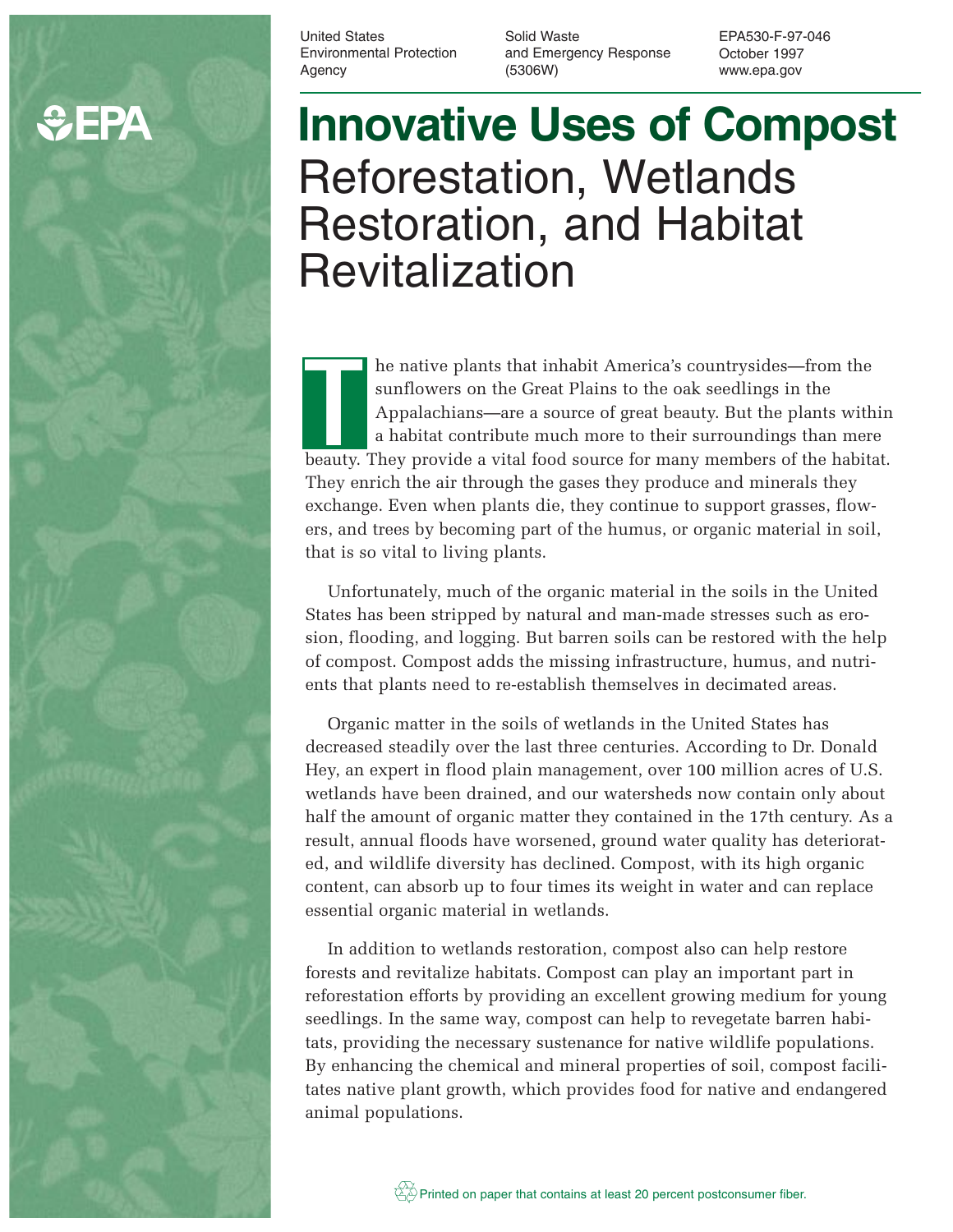### **Reforestation:**

#### **Nantahela National Forest and the Qualla Cherokee Reservation**

n 1996, the U.S. Forest Service, Bureau of Indian Affairs, Cherokee Tribal Council, and the U.S. Environmental Protection Agency (EPA) launched a 3-year, joint study n 1996, the U.S. Forest Service, Bureau<br>Indian Affairs, Cherokee Tribal Council<br>the U.S. Environmental Protection Age<br>(EPA) launched a 3-year, joint study<br>(1995-1998) to test the effectiveness of straw



*Photo courtesy of U.S. Forest Service U.S. Forest Rangers and Cherokee cleared plots for the compost study.*

compared to three different kinds of composts in stimulating tree seedling growth and reducing soil erosion. The three composts, made from yard trimmings, municipal waste water sludge (biosolids), and municipal solid waste (MSW), were used as a 2-inch mulch on white pine softwood, chestnut oak, and chinese chestnut hardwood seedlings.

The project was carried out at three different sites within the Cheoah Ranger District, Nantahela Forest and the adjoining Qualla Cherokee Reservation at Cherokee, North Carolina. U.S. Forest Rangers and Cherokee workers cleared and planted the plots for this study. The study sites were chosen because they contained compacted, eroded areas or disturbed steep slopes. Each of the three composts and the straw were tested on two plots each, and the seedling types were grown on each plot.

After 20 months, results showed that height, diameter, and survival rates for seedlings planted in the composted test plots exceeded the straw test plots. In addition, volunteer revegetation by herbaceous plants was remarkable in the composted plots. After 30 months, erosion was evident in the straw plots but not in the composted plots.



*Seedlings planted in compost mulch flourish and show greater growth than seedlings planted in straw mulch.*



#### **Average Seedling Diameter** (inches after 20 months)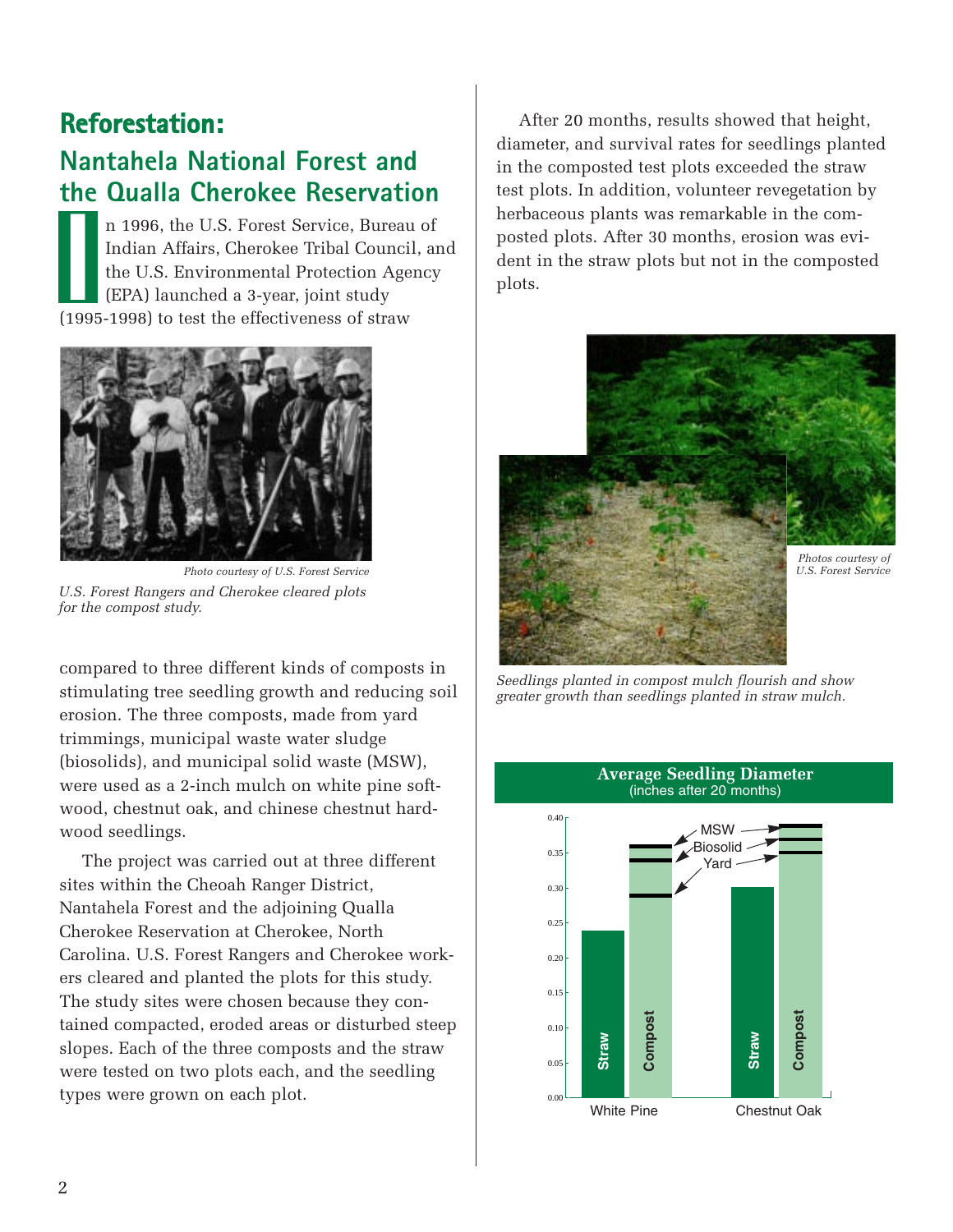## **Habitat Restoration: Patuxent Wildlife Research Center Project**

r. Matthew C. Perry, a habitat management scientist at the Patuxent Wildlife Research Center in Maryland, in cooperation with the EPA, is leading a 2 r. Matthew C. Perry, a habitat management scientist at the Patuxent Wildlife Research Center in Maryland, in cooperation with the EPA, is leading a 2-year study (1996-1998) to show the value of using composts to restore wildlife habitats. Past military and farming operations at Patuxent degraded native plant populations, resulting in a serious decline of many animal populations in the area. The aim of the new study is to revegetate a 4.8 acre site with native plants in an effort to restore the food sources for indigenous wildlife populations, including songbirds, game species, small mammals, amphibians, reptiles, and insects.

The study is comparing the effectiveness of two compost materials, one made from municipal wastewater sludge (biosolids), and the other made from yard debris. These two soil treatments, with two types of controls, were randomly assigned to eight plots and replicated twice. Control plots received no compost and were of two types: one

## **Regaining Wetlands: Clean Washington Center Project**

t a site in Everett, Washington, the Clean Washington Center sponsored a 2-year project, from 1994-1996, to test two types of compost in the restorat a site in Everett, Washington, the<br>Clean Washington Center sponsore<br>2-year project, from 1994-1996, to<br>two types of compost in the restoration<br>of damaged wetlands. The restoration site consisted of two large wetlands joined by a culvert 550 feet long and 18 inches deep. Decades ago, a sawmill sat in the sandy area between the wetlands. Once the mill was torn down, the area was left relatively barren, which made the railroad tracks and bike path adjacent to the upper wetland prone to flooding. The project utilized compost extensively to keep the adjacent railroad tracks and bike path from flooding.

that was planted with a hand-collected mixture of native grasses and legumes and one that was not planted. Plots with compost were also planted with the native plant mixture.

Preliminary results, in the late fall of 1996, indicated the greatest revegetation of plots occurred in areas treated with compost made from yard debris; but, all of the plots with compost had superior growth compared to the control plots.



*Photo courtesy of the Patuxent Wildlife Research Center*

*Piles of compost await spreading on a degraded area of Patuxent Wildlife Research Center.*

The project's construction team deposited a yard debris compost and a mixed compost made of biosolids and yard debris into 14 separate test plots. A control plot containing no compost was also developed. Workers then introduced a selection of indigenous wetland plant species into each plot and monitored the growth of the plants every six months, through 1996.

The project showed that the compost enriched soils closely mimicked the natural wetland substrate. In addition, the plants in both compost test plots exhibited 20 percent more growth, and a 10 to 15 percent higher survival rate than the control plots. The site also handled the flow of 1996's heavy winter rains quite well, and the railroad tracks and bike path did not flood.